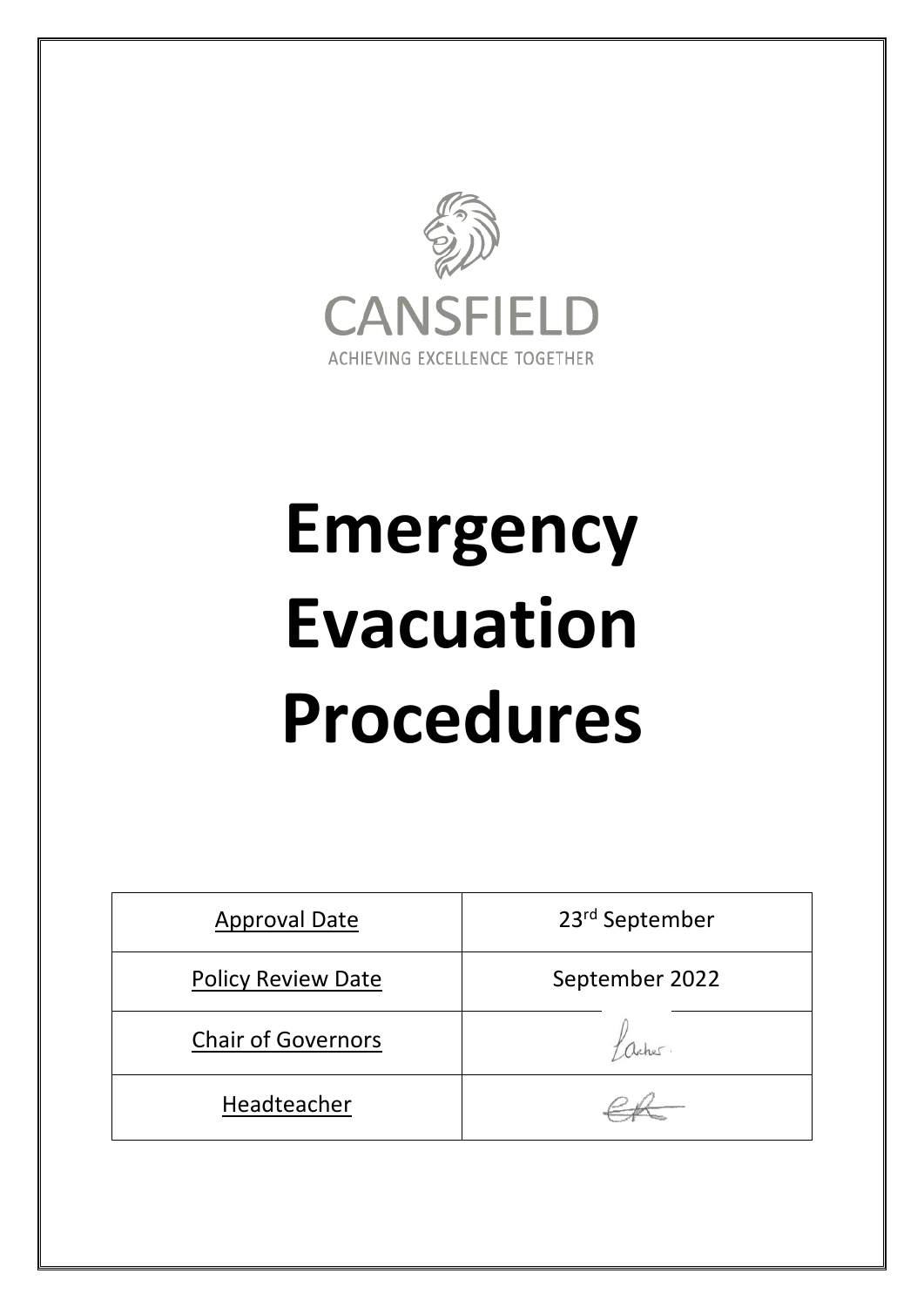## **1. Key Staff Involved**

| Role                 | Name(s)              |
|----------------------|----------------------|
| Head of Centre       | Dr G Baker           |
| <b>Exams Manager</b> | <b>Miss L Archer</b> |
| SLT member(s)        | <b>Mr C Lomas</b>    |
| SENCo                | <b>Mrs H Cashman</b> |

#### **2. Purpose of the Policy**

This policy details how Cansfield High School deals with an emergency evacuation of the exam room(s) by defining staff roles and responsibilities and confirming the emergency evacuation procedure.

## **2.1 When is an emergency evacuation required?**

An emergency evacuation is required where it is unsafe for candidates to remain in the exam room. This might include a fire in the exam room, the fire alarm sounding to warn of fire, bomb alert or other serious threat.

In exceptional situations, where candidates might be severely disadvantaged or distressed by remaining in the exam room, the emergency evacuation procedure may also need to be followed. This might include situations where there is severe disruption in the exam room, serious illness of a candidate or invigilator or similarly serious incidents.

As each incident may be different, advice will be sought from the relevant awarding body as soon as it is safe to do so, particularly where the centre is concerned about the security of the examination(s). (ICE)

Where candidates are unable to return to the building to complete the examination, the relevant awarding body will be contacted immediately for advice. The awarding bodies have procedures in place to ensure that candidates are not disadvantaged where they are unable to complete the examination due to circumstances beyond their control. (ICE)

# **3. Emergency Evacuation of an Exam Room**

#### **3.1 Roles & Responsibilities**

# **3.1.1 Head of Centre**

- Ensures the emergency evacuation policy for exams is fit for purpose and complies with relevant health and safety regulation
- Ensures any instructions from relevant local or national agencies are referenced and followed where applicable, including information from the National Counter Terrorism Security Office on the *Procedures for handling bomb threats* [https://www.gov.uk/government/publications/bomb-threats](https://www.gov.uk/government/publications/bomb-threats-guidance/procedures-for-handling-bomb-threats)[guidance/procedures-for-handling-bomb-threats](https://www.gov.uk/government/publications/bomb-threats-guidance/procedures-for-handling-bomb-threats)
- Where safe to do so, ensures candidates are given the opportunity to sit exams for their published duration

#### **3.1.2 Senior Leadership Team**

 Where responsible for the centre-wide emergency evacuation procedure, ensures all staff and appointed fire marshals are aware of the policy and procedures to be followed when an emergency evacuation of an exam room is required

#### **3.1.3 Special Educational Needs Co-ordinator (SENCo)**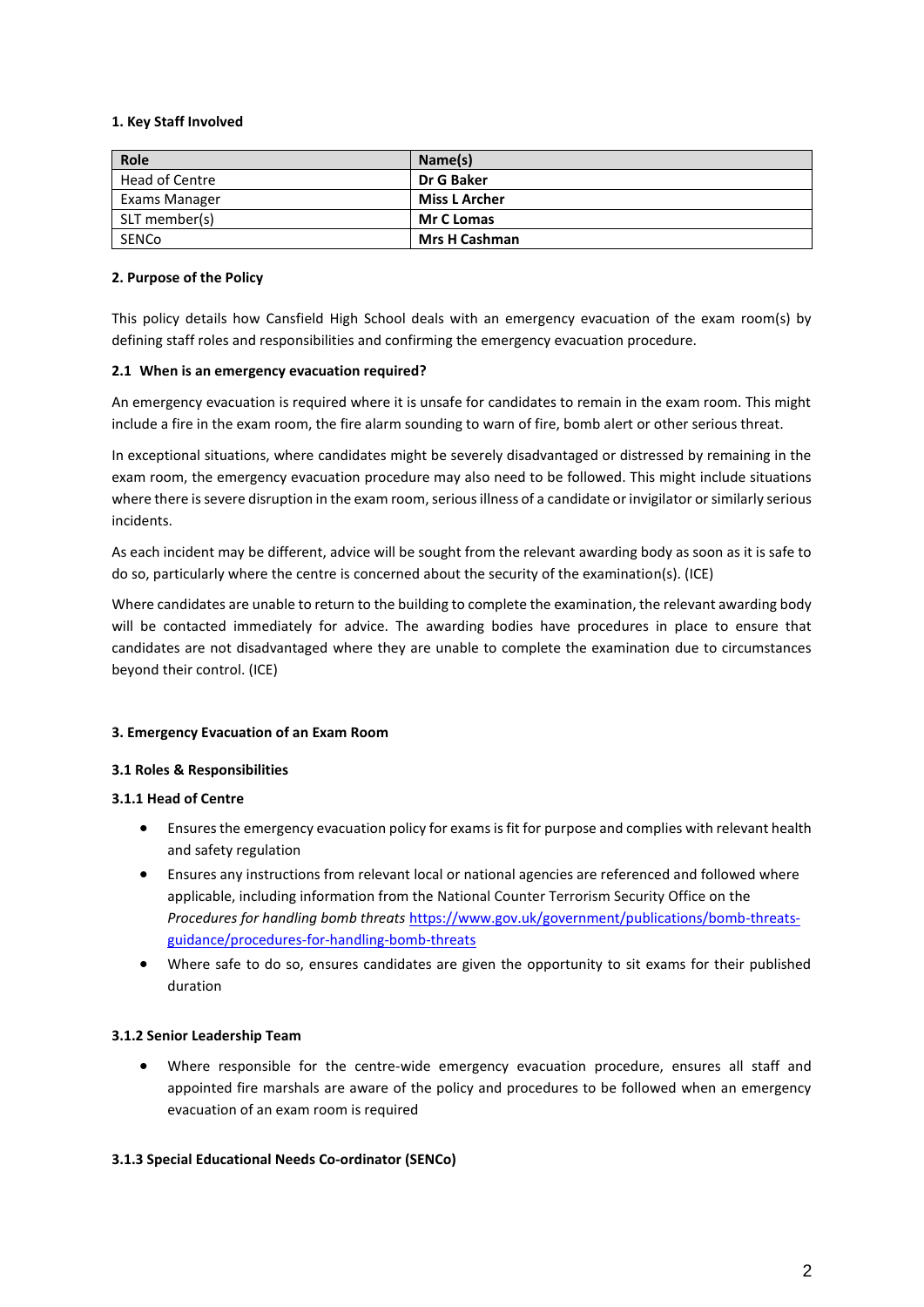- Ensures appropriate arrangements are in place for the emergency evacuation of a disabled candidate from an exam room where different procedures or assistance may need to be provided for the candidate
- Ensures the candidate is informed prior to taking their exams of what will happen in the event of an emergency evacuation

## **3.1.4 Exams Manager**

- Ensures invigilators are trained in emergency evacuation procedures and how an incident and actions taken must be recorded
- Ensures candidates are briefed during pre-exams assembly on what will happen in the event of an emergency in the exam room
- Provides invigilators with a copy of the emergency evacuation procedure for every exam room
- Provides a standard invigilator announcement for each exam room which includes appropriate instructions for candidates about emergency procedures and what will happen if the fire alarm sounds
- Provides an exam room incident log in each exam room
- Liaises with the SENCo and other relevant staff prior to each exam where different procedures or assistance may need to be provided for a disabled candidate
- Briefs invigilators prior to each exam where different procedures or assistance may need to be provided for a disabled candidate
- Ensures appropriate follow-up is undertaken after an emergency evacuation reporting the incident to the awarding body and the actions taken through the *special consideration* process where applicable (in cases where a group of candidates have been disadvantaged by a particular event)

#### **3.1.5 Invigilators**

- By attending training and/or update sessions, ensure they understand what to do in the event of an emergency in the exam room
- Follow the actions required in the emergency evacuation procedure issued to them for every exam room
- Confirm with the exams manager, where different procedures or assistance may need to be provided for a disabled candidate they are invigilating
- Record details on the exam room incident log to support follow-up reporting to the awarding body by the exams manager

#### **3.1.6 Other Designated Centre Staff**

 Support the Senior Leadership Team, SENCo, Exams Manager and Invigilators in ensuring the safe emergency evacuation of exam rooms

# **3.1.7 Recording Details**

As soon as practically possible and safe to do so, details should be recorded. Details must include:

- the actual time of the start of the interruption
- the actions taken
- the actual time the exam(s) resumed
- the actual finishing time(s) of the resumed exam(s)

Further details could include: